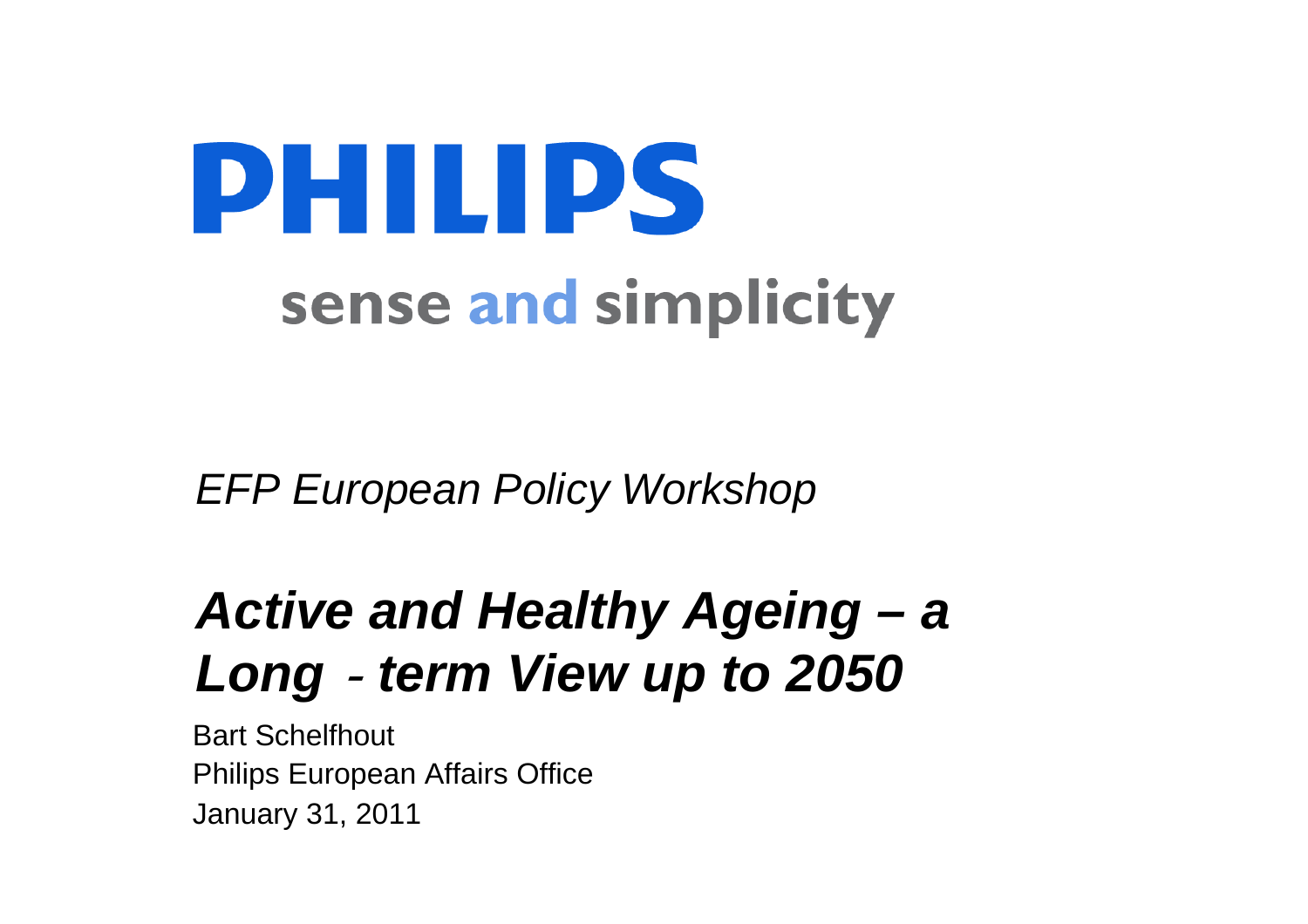## EU2020: Raising R&D investments to 3% of GDP

- •Company investments are driven by expected returns
- • Low private R&D investments in EU reflect unfavourable framework conditions for innovation
- • Wide range of policy measures across EU innovation system are needed to boost private R&D and innovation
	- –Input: more public investments in Knowledge Triangle
	- –Throughput: more efficiency & effectiveness
	- – Output: more market demand for innovative products & services

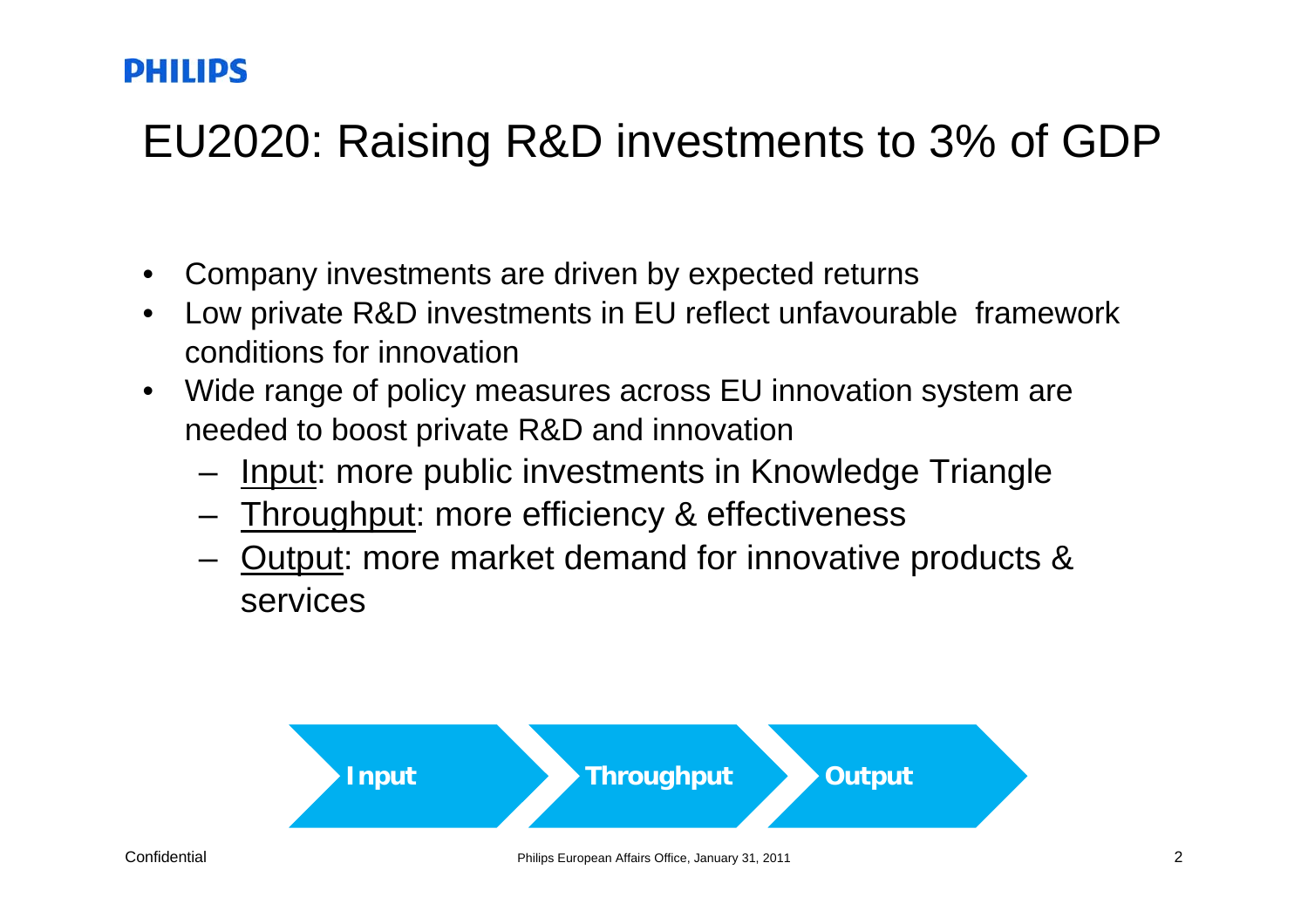

Through-

put

Invest more in Knowledge Triangle

- Shift direction of investments towards societal challenges in common interest of society, public sector and private sector
- –Sustainability
- –Energy efficiency
- Clean water
- –Personal well-being
- –Ageing population
- –Homecare, independent living
- Better healthcare for all, at lower cost
- Gear EU budget more towards future knowledge-based economy
- –Increase budget for next R&D Framework Programme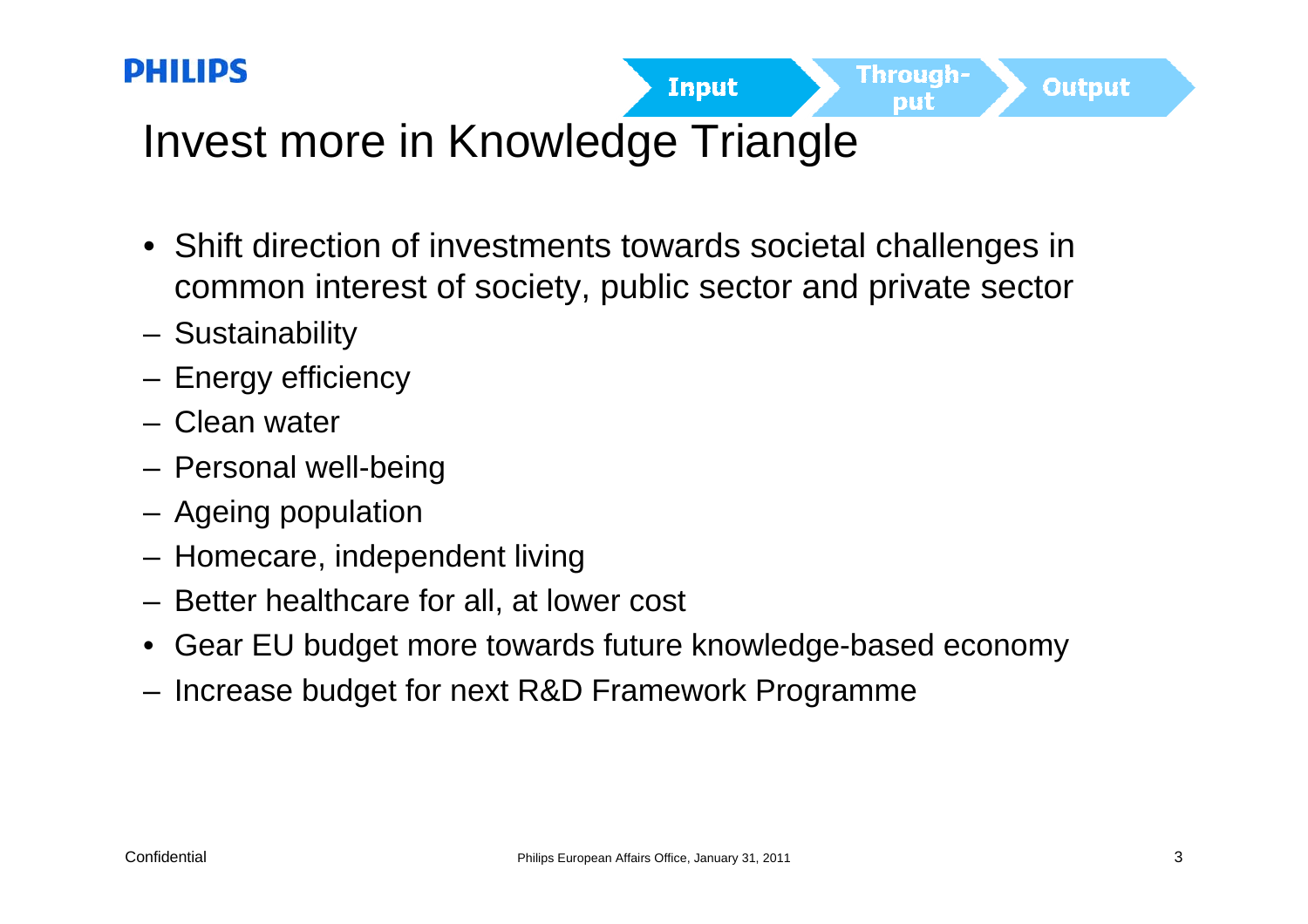

Throuah-

# Boost demand for innovative products and services

- • Stimulate market demand by innovation-friendly regulation, standardisation and public procurement
	- Without market demand, companies have little reason to invest in R&D
- • Unleash power of public procurement to promote innovation
	- Total public procurement in EU amounts to over 2 trillion euro per year
	- Use EU Structural Funds as incentive
- • Remove national barriers and complete Single Market
	- E.g. in tendering processes for healthcare systems, privacy legislation regarding patient data, reimbursement models for healthcare costs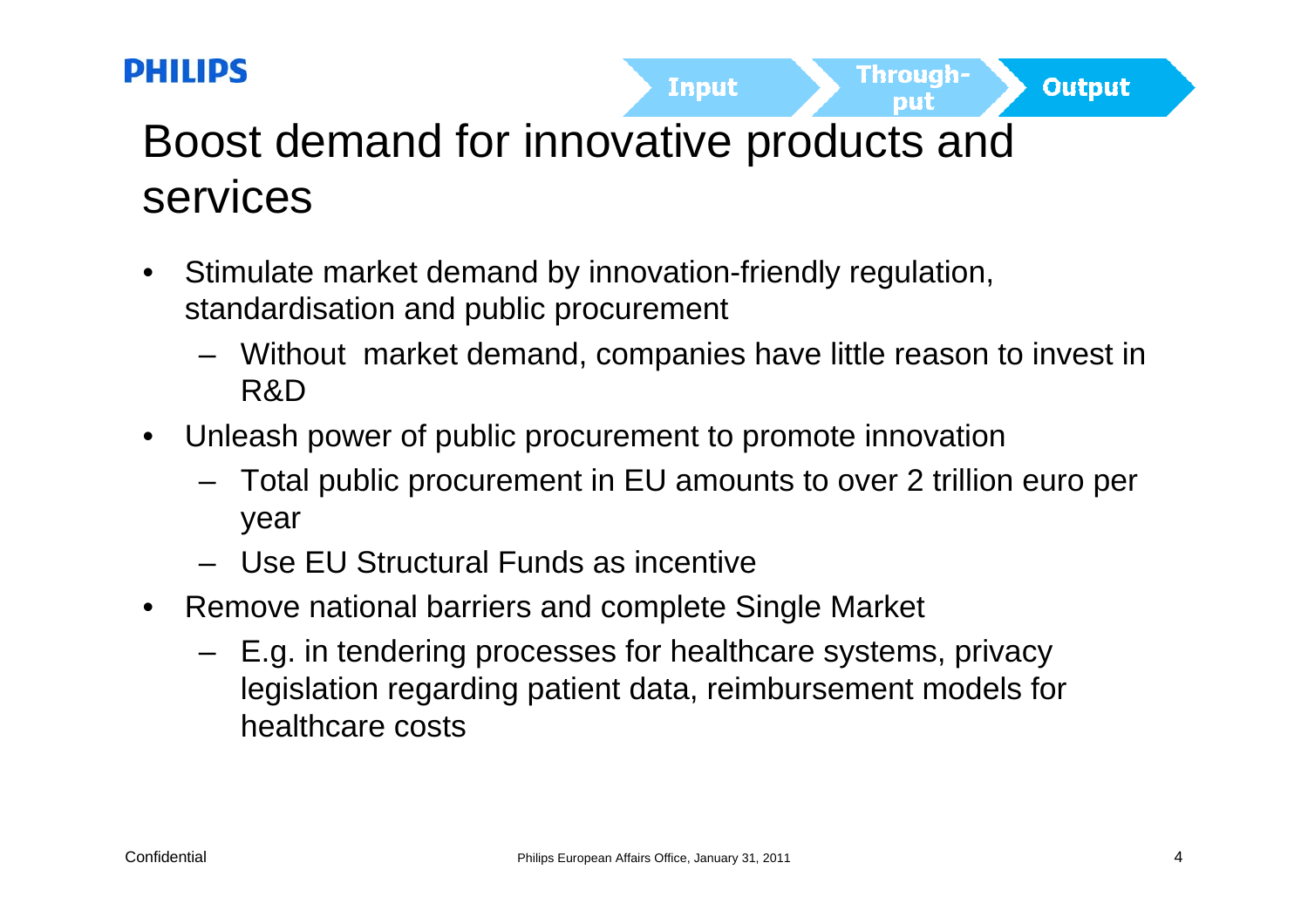# **Cardiovascular Disease Prevention, Screening and Early Diagnosis**

- • Partnership aimed at providing a disease-specific comprehensive and integrated approach towards early diagnosis and prevention of CVD.
	- i.e. prevention of the onset of disease,
	- prevention of onset of symptoms in persons at-risk, and
	- prevention of exacerbations or recurrence of symptoms in patients.
- Addressing effective prevention of CVD through Guidelines requiring:
	- disease insights,
	- technology-based (devices, ICT, …) solutions,
	- effective approaches towards human behaviour change and motivation,
	- new service and business models,
	- novel concepts towards clinical and care workflow.
- •Building on established projects in CVD, e.g. HeartCycle and MyHeart.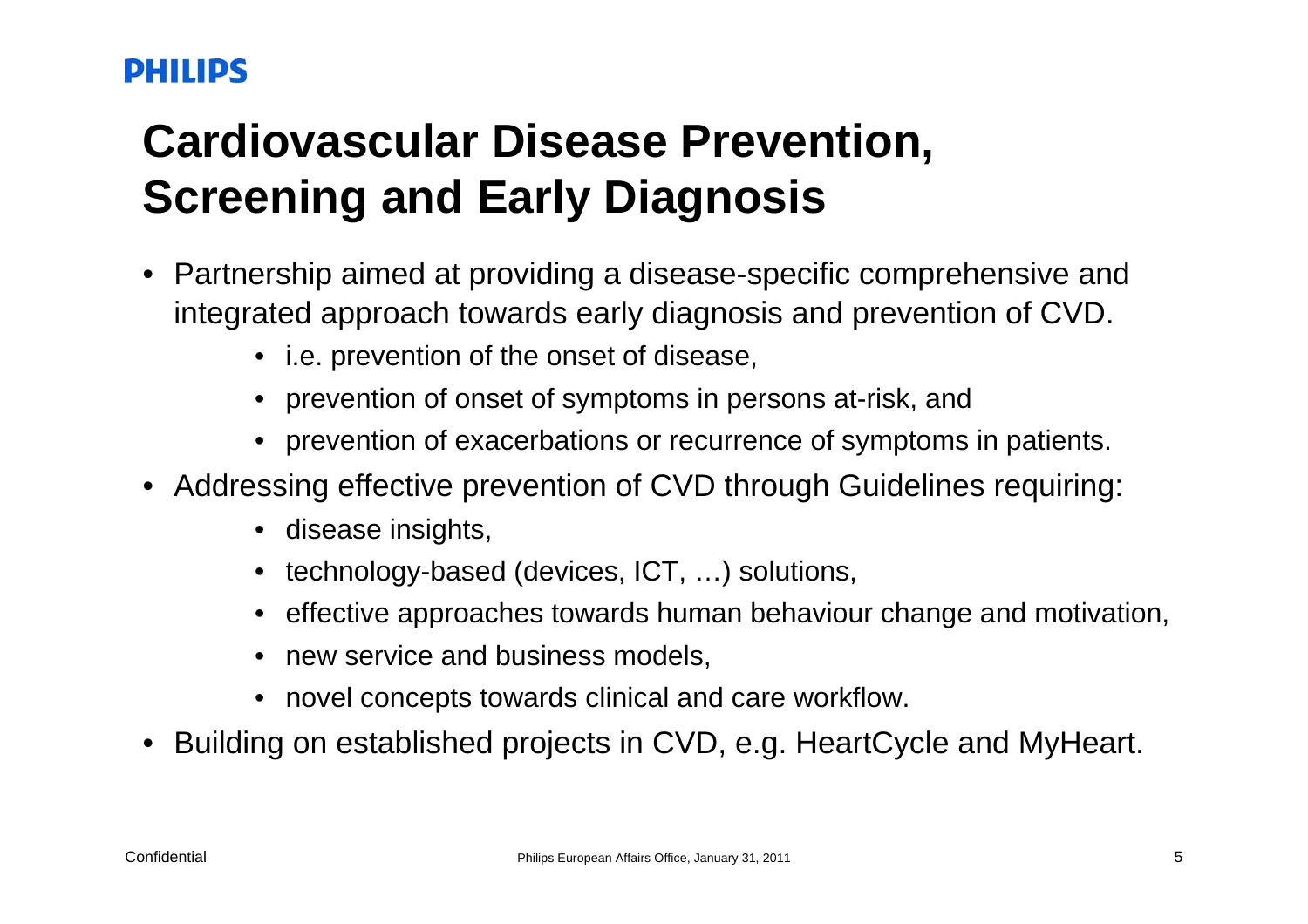## **Chronic Disease Management**

- • Health systems will become unsustainable in 5-10 years if chronic diseases are not addressed in a coordinated way.
	- Integrated CDM solutions bring reduction of healthcare costs by 10- 20% and 85% decrease of mortality for CVD in 5 years.
- Aim of partnership proposal: to develop novel integrated solutions for Chronic Disease Management:
	- insights into development and management of major chronic diseases;
	- socio-behavioral aspects of connecting to and motivating patients, e.g. compliance to treatment, lifestyle, social connectedness;
	- a comprehensive set of enabling technologies (e.g. personal health monitoring and feedback, Personal Health Records, home health solutions, data mining and cloud computing)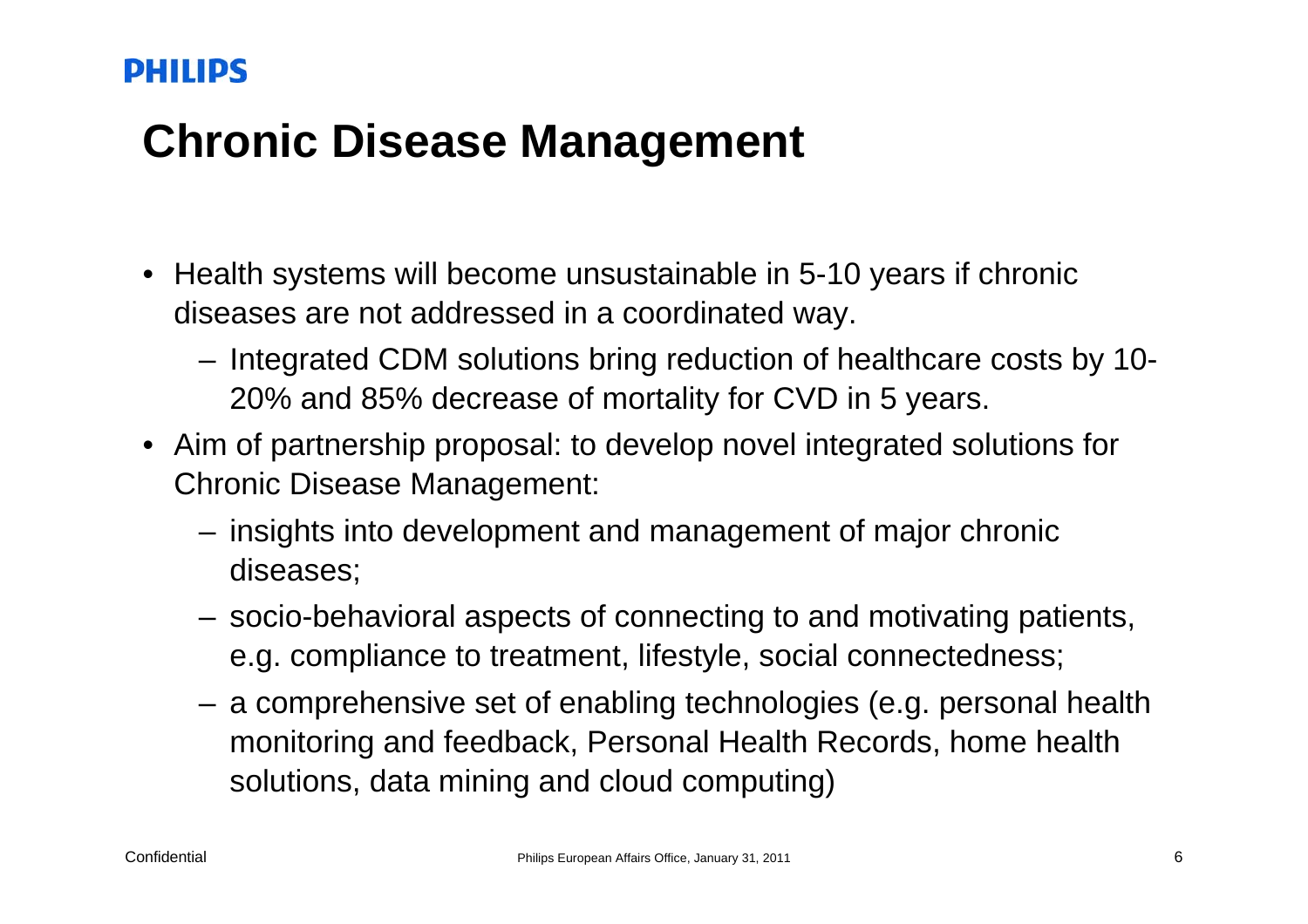## **Lifestyle Management**

- Global societal trends fuel need for orchestrated approach towards LM.
	- ageing population, but also globalisation/urbanisation, rise of emerging markets, and consumer empowerment
- Lifestyle management aims at supporting people to live comfortable, safe & secure and active lives also at an advanced age and enabling independent living.
- Aim is the setting up of a partnership addressing personal wellbeing:
	- Exercise Motivation, Nutrition Management, Sleep Management and Stress Relief.
	- Immersive and motivating communication (incl. Coaching) aimed at improvement of (short and long term) user adherence to the program
- Successful deployment depends on reimbursement schemes, privacy and security framework with respect to cross border data acquisition.